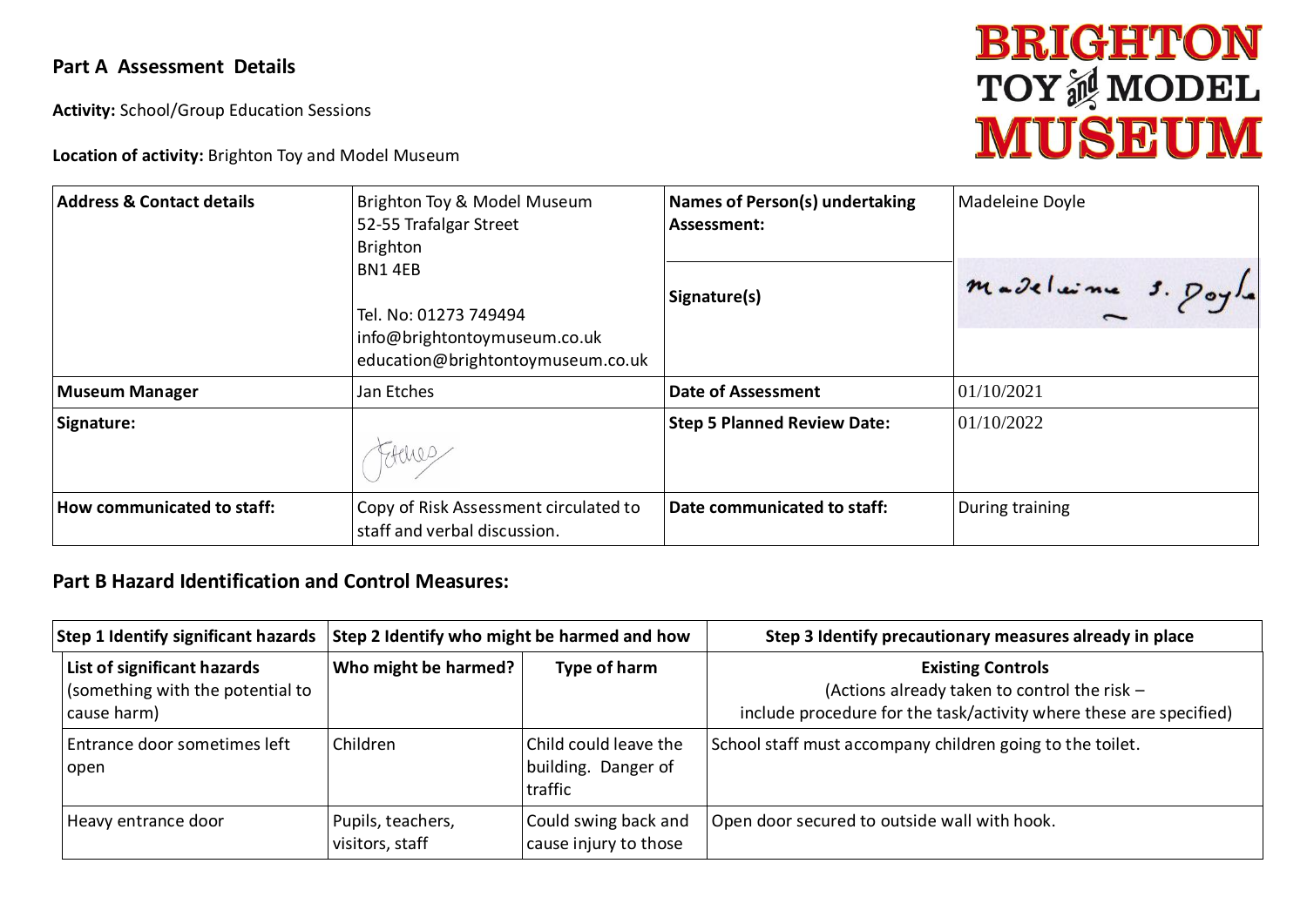|                                                                                                                     |                                      | standing in front                                                                                                                                          |                                                                                                                                                                                                                                                                                            |
|---------------------------------------------------------------------------------------------------------------------|--------------------------------------|------------------------------------------------------------------------------------------------------------------------------------------------------------|--------------------------------------------------------------------------------------------------------------------------------------------------------------------------------------------------------------------------------------------------------------------------------------------|
| Toilet doors with sliding locking<br>device.                                                                        | Children, adults with<br>disability  | Children may be<br>unable to open locked<br>door                                                                                                           | Children instructed not to lock toilet doors during initial safety briefing.<br>Emergency pull cord in female/disabled toilet. Lock can be dismantled<br>from outside.                                                                                                                     |
| Traction engine located in Reception<br>area, has sharp, dirty, moveable<br>parts                                   | Pupils, teachers,<br>visitors, staff | Cuts/puncture wounds                                                                                                                                       | Do not touch sign clearly visible. Pupils and their teachers made aware<br>of danger during initial safety briefing. Presence of front of house staff<br>at all times.                                                                                                                     |
| Heavy metal portable leaflet and<br>postcard stands located in<br>Reception area                                    | Pupils, teachers,<br>visitors, staff | Tripping/injury if<br>object falls                                                                                                                         | Pupils and their teachers made aware of danger during initial safety<br>briefing. Presence of front of house staff at all times.                                                                                                                                                           |
| Glass fronted cabinets, some<br>free-standing with sharp edges                                                      | Pupils, teachers,<br>visitors, staff | Collision with object<br>could cause impact<br>injuries                                                                                                    | Pupils and their teachers made aware of danger during initial safety<br>briefing. Children also instructed not to run in the museum. Under no<br>circumstances should anyone sit, stand or kneel on the glass cabinets.                                                                    |
| Short flights of stairs leading to<br>main gallery and in addition,<br>leading to Puppet Theatre display            | Pupils, teachers,<br>visitors, staff | Tripping                                                                                                                                                   | During initial safety briefing, pupils and their teachers made aware of<br>danger and advised to hold rail when ascending/descending staircase.                                                                                                                                            |
| Portable floor fans and de-<br>humidifiers located in museum<br>gallery space                                       | Pupils, teachers,<br>visitors, staff | <b>Electricity Cables may</b><br>cause tripping hazard.<br>Items may become<br>caught in fan                                                               | Fans fitted with safety cages. Pupils and their teachers made aware of<br>danger during initial safety briefing.                                                                                                                                                                           |
| Red plastic chairs throughout the<br>museum                                                                         | Children                             | Injury from falling may<br>result from standing on<br>the chairs                                                                                           | Pupils and their teachers made aware of danger during initial safety<br>briefing.                                                                                                                                                                                                          |
| Linoleum ramp leading to top<br>arch                                                                                | Pupils, teachers,<br>visitors, staff | Danger of uneven<br>surface.                                                                                                                               | Pupils and their teachers made aware of danger during initial safety<br>briefing. Children also instructed not to run in the museum.                                                                                                                                                       |
| Wheelchair ramp when put in<br>place with entrance through fire<br>exit. Opening leads directly onto<br>busy street | Pupils, teachers,<br>visitors, staff | Metal ramp could<br>cause injury during<br>assembly and cause a<br>tripping hazard when<br>assembled. Children<br>could leave the<br>building via the fire | All visitors instructed to vacate area during assembly. Staff member<br>present when fire exit door is open. Door closed when not in use.<br>Pupils and their teachers made aware of tripping hazard during initial<br>safety briefing. Children also instructed not to run in the museum. |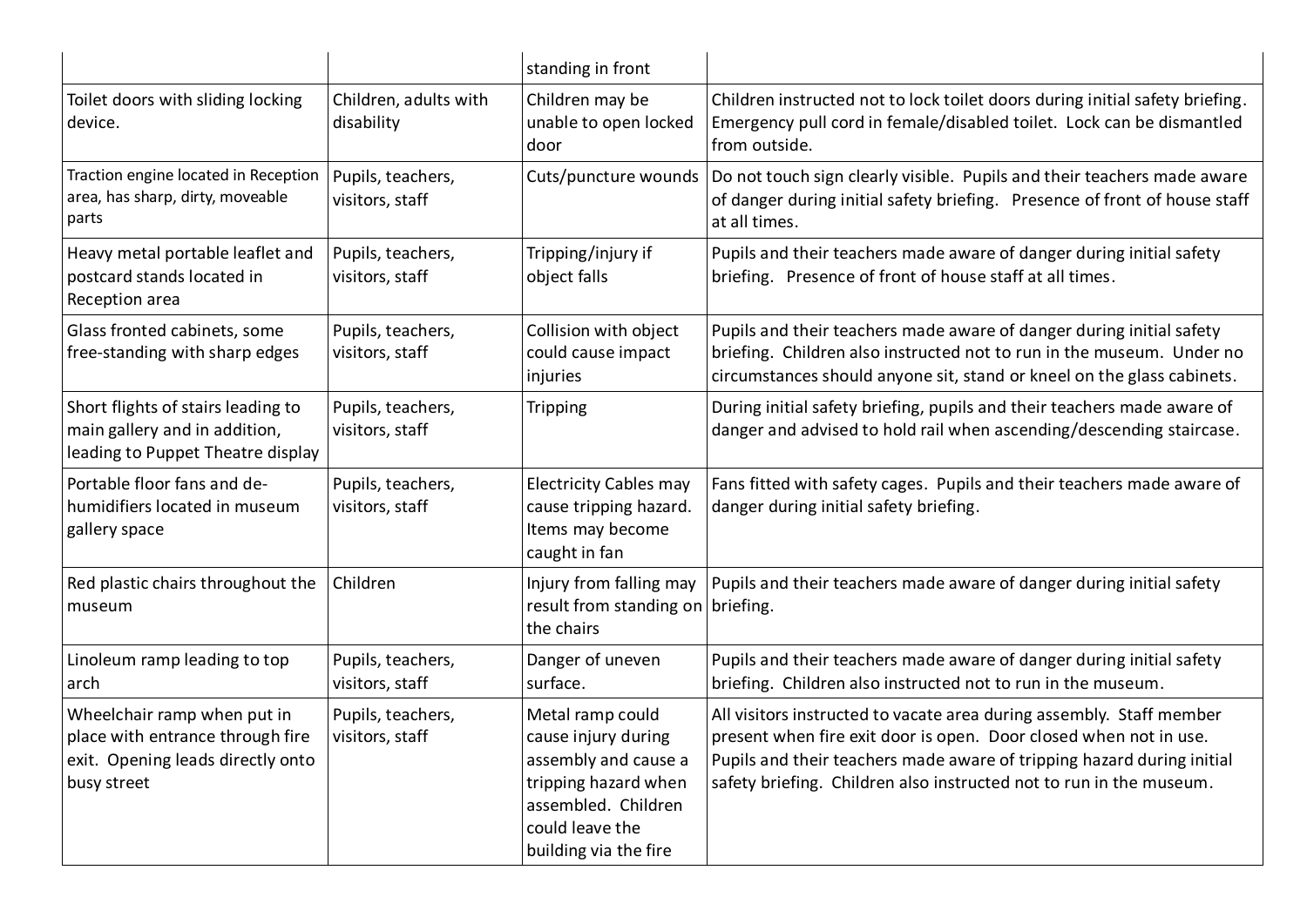|                                                                                                                    |                                        | exit. Danger of traffic                                                                                                                                                                                                                                                      |                                                                                                                                                                                                                                                                                                                                                                                                                                                                                                                 |
|--------------------------------------------------------------------------------------------------------------------|----------------------------------------|------------------------------------------------------------------------------------------------------------------------------------------------------------------------------------------------------------------------------------------------------------------------------|-----------------------------------------------------------------------------------------------------------------------------------------------------------------------------------------------------------------------------------------------------------------------------------------------------------------------------------------------------------------------------------------------------------------------------------------------------------------------------------------------------------------|
| Storage of coats and lunch<br>bags/clipboards on the floor of<br>the museum gallery                                | Pupils, teachers,<br>visitors, staff   | Tripping hazard                                                                                                                                                                                                                                                              | Coats stored in black plastic sacks and placed adjacent to wall as are<br>clipboards. Lunch bags/boxes arranged singly around base of cabinets.<br>Pupils and their teachers made aware of tripping hazard during initial<br>safety briefing. Children also instructed not to run in the museum.<br>Lunches packed in large containers may be stored in and retrieved from<br>the kitchen by museum staff                                                                                                       |
| Children sitting on the floor<br>during the session/handling<br>activities/lunchtime. Sometimes<br>sitting on rugs | Children, teachers,<br>visitors, staff | Potentially unhygienic.<br>Rugs could create<br>slipping/tripping<br>hazard                                                                                                                                                                                                  | Sitting plan allows for a gangway. Pupils and their teachers made aware<br>of tripping hazard during initial safety briefing.<br>Teachers instructed to bring hand gel on their Confirmation Form.                                                                                                                                                                                                                                                                                                              |
| Partaking of drinks during snack<br>and lunch break                                                                | Children, teachers,<br>visitors, staff | slipping hazard                                                                                                                                                                                                                                                              | Spillages could create a Paper towels provided and slippery surface sign available if necessary.                                                                                                                                                                                                                                                                                                                                                                                                                |
| Standing behind trestle tables to<br>take part in handling activities                                              | Children, teachers,<br>visitors, staff | Tables could collapse if<br>not assembled<br>correctly/pushed over                                                                                                                                                                                                           | Tables checked for correct assembly before session begins. Pupils and<br>their teachers made aware of dangers during initial safety briefing.                                                                                                                                                                                                                                                                                                                                                                   |
| Handling activities                                                                                                | Children, teachers,<br>visitors, staff | Some handling<br>objects/items are old<br>and may not be<br>washable, therefore<br>potentially unhygienic.<br>They may also be<br>heavy, sharp or fragile<br>and cause cuts, grazes<br>or puncture wounds.<br>Small items also pose a<br>danger for those under<br>36 months | Dangerous items will not be offered as handling material to children.<br>Small items will not be available to children under 36 months. Teachers<br>instructed to bring hand gel on their confirmation form and are advised<br>that children should wash their hands prior to eating.<br>We ask that teachers and accompanying adults take a full and active<br>role guiding their small group of children at all times and that children<br>should be briefed as to appropriate behaviour, prior to the visit. |
| Puppet show with heavy wooden<br>stage and lighting                                                                | Children, teachers,<br>visitors, staff | Electric cable back of<br>stage could cause<br>tripping hazard.<br>Lighting cases could<br>become hot during the                                                                                                                                                             | Area cordoned off during assembly and the stage is not usually<br>dismantled until after schools have departed.<br>Low voltage 'cold' lights used which are switched off and removed<br>immediately after performance.<br>Back of stage out-of-bounds.                                                                                                                                                                                                                                                          |